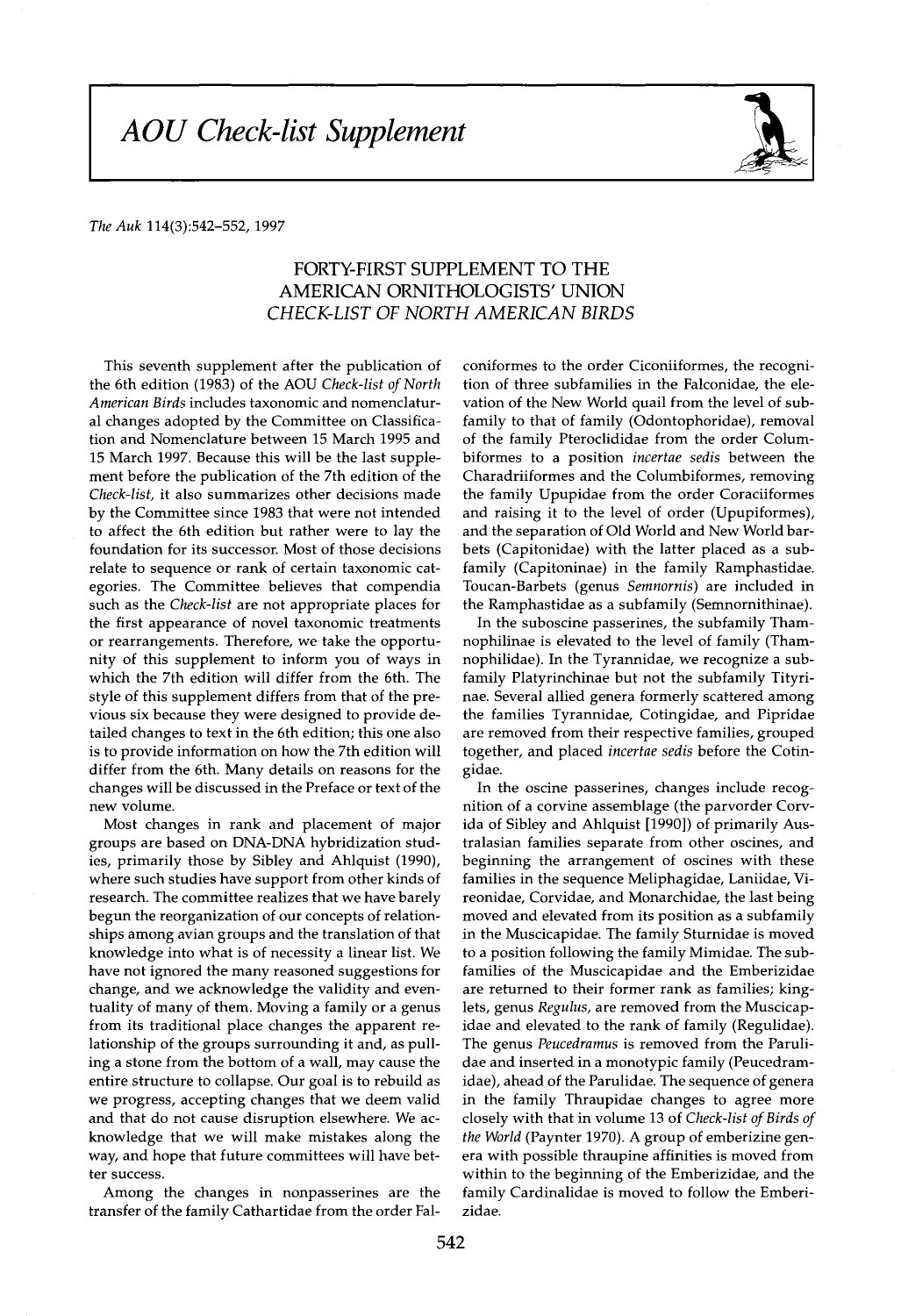**Appendices A, B, and C of the 6th edition are combined into a single Appendix or hypothetical list, including all species of uncertain status or occurrence in the Check-list area. Appendix D is eliminated. Names of species in the Appendix do not appear in the main list, as they did previously. A list of French names of all species is added to the Check-list.** 

**Contrary to a decision announced in the 38th Supplement (Auk 108:750, 1991), neither former AOU numbers nor more recent World Numbers are used in the 7th edition. Patronymic English names that end in "s" are rendered in the possessive ("s's"), as are other patronyms.** 

**Changes to the main species list of the 6th edition (as modified by previous Supplements) fall into 11 categories:** 

- **(1) 7 species are added to the main list because of new distributional information, including 5 transferred from Appendix B (Phoebetria palpebrata, Neochen jubata, Accipiter soloensis, Haematopus ostralegus, Tringa totanus, Chlidonias hybridus, and Ficedula mugimaki);**
- **(2) 10 species are added to the main list because of the splitting of species previously on the list (Brachyramphus perdix, Geotrygon carrikeri, Manacus aurantiacus, Baeolophus ridgwayi, Hylorchilus navai, Vireo cassinii, Vireo plumbeus, Ramphocelus costaricensis, Calyptophilus tertius, and Agelaius assimilis);**
- **(3) 12 species are changed by being split from extralimital forms whose names had priority, with a net addition of 2 species to the list (Glaucidium palmarum, Glaucidium sanchezi, Glaucidium griseiceps, Baryphthengus martii, Philydor fuscipennis, Dendrocolaptes sanctithomae, Xiphorhynchus susurrans, Thamnophilus atrinucha, Hylopezus dives, Scytalopus sp., Corapipo altera, and Euplectes franciscanus);**
- **(4) 2 species are removed from the main list because of merger with another species on the list (Caprimulgus otiosus and Atlapetes gutturalis);**
- **(5) 1 species is moved from the main list to the Appendix (Parus varius);**
- **(6) 2 scientific names are changed because of nomenclatural priority (Ara tricolor and Contopus cooperi);**
- **(7) 30 scientific names are changed because of generic reallocation (Phoebastria nigripes, Phoebastria immutabilis, Phoebastria albatrus, Thalassarche chlororhynchus, Thalassarche cauta, Thalassarche melanophris, Nomonyx dominicus, Asturina nitida, Falcipennis canadensis, Aethia psittacula, Athene cunicularia, Pseudoscops clamator, Aerodramus bartschi, Lophotriccus pilaris, Poecilotriccus sylvia, Petrochelidon pyrrhonota, Petrochelidon fulva, Poecile carolinensis, Poecile atricapillus, Poecile gambeli, Poecile sclateri, Poecile rufescens, Poecile hudsonicus, Poecile cinctus, Baeolophus wollweberi,**

**Baeolophus inornatus, Baeolophus bicolor, Buarremort brunneinucha, Buarremon virenticeps, and Aimophila quinquestriata);** 

- **(8) 2 species are changed because of merger with extralimital species whose names have priority (Atlapetes atricapillus into Buarremon torquatus and Sporophila aurita into S. americana);**
- **(9) 9 English names are changed (without a change in taxonomic status) (Falcated Duck, Scalythroated Foliage-gleaner, Streak-chested Antpitta, Thrush-like Schiffornis, Sapayoa, Grayheaded Piprites, Tamaulipas Crow, Goldenhooded Tanager, and Elegant Euphonia);**
- **(10) 1 scientific name and 2 English names are changed because of reallotment of populations among species (Hemignathus obscurus, Lesser Akialoa, and H. ellisianus, Greater Akialoa); and**
- **(11) a corrected spelling is provided for one specific name (Pluvialis dominica).**

**In addition, 6 species are added to the Appendix (Aix galericulata, Porphyrio porphyrio, Larus dominicanus, Zenaida plumbea, Brotogeris chiriri, and Parus major). Further, 2 generic names in the Appendix change (Phoebastria irrorata and Thalassarche chrysostoma), 1 species name changes because of a split from an extralimital form (Sporophila bouvronides), and one English name changes (Fea's Petrel).** 

**No distributional information is included except as it changes the status of a species on the list. The net 16 additions to the main list bring the number of species recognized as occurring in the Check-list area to 2,009.** 

**The main text of the 7th edition will differ from the 6th edition as revised by Supplements 35 to 40 as follows (page numbers refer to the 6th edition):** 

**pp. 11-13. The albatrosses, family Diomedeidae, are arranged in four genera, following the results of genetic studies by Nunn et al. (1996). The sequence and new name combinations are Diomedea exulans Linnaeus, Phoebastria nigripes (Audubon), Phoebastria immutabilis (Rothschild), Phoebastria albatrus (Pallas), Thalassarche chlororhynchus (Gmelin), Thalassarche cauta (Gould), Thalassarche melanophris (Temminck), Phoebetria palpebrata (Forster). English names do not change.** 

**p. 13. Phoebetria palpebrata (Forster), Light-mantled Albatross, is moved to the main list from Appendix B on the basis of a photographic record at Cordell Bank, southwest of Bodega Bay, California, 17 July 1994 (National Audubon Society Field Notes 48:984, 1994).** 

**p. 59. The family Cathartidae is inserted in the suborder Ciconiae following the family Ciconiidae, being removed from the order Falconiformes on pp. 98- 100. This follows analyses by Ligon (1967), Rea**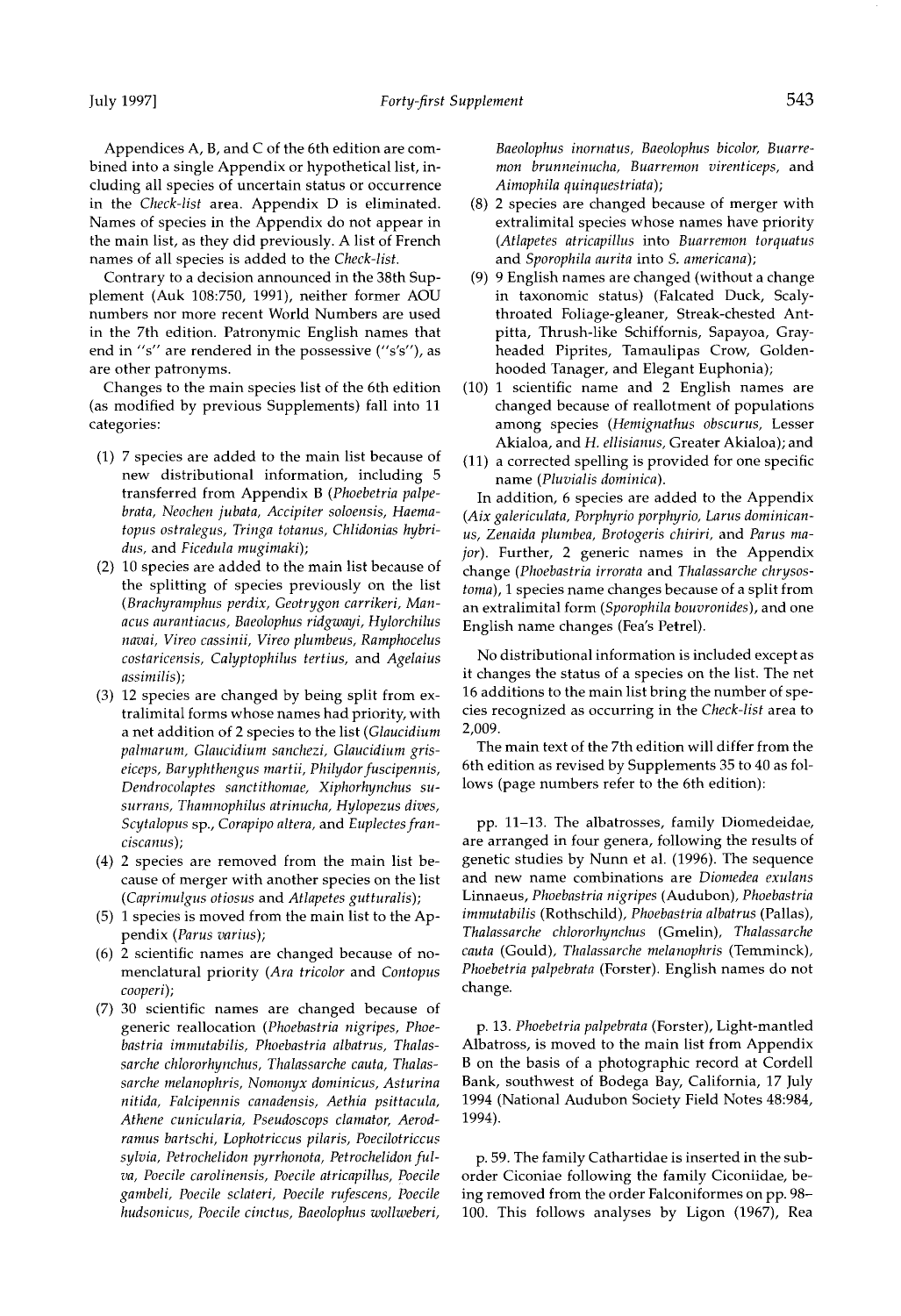**(1983), Sibley and Ahlquist (1990), and Wink (1995).**  For a contrary view, see Griffiths (1994a).

**pp. 60-97. The classification and sequence of the Anseriformes are based on studies by Livezey (especially 1991, 19954, 1995b, 1995c, 19964, 1996b), although they differ in minor details.** 

**p. 70. Neochen jubata (Spix), Orinoco Goose, is moved to the main list from the Appendix, where it was added in the 39th Supplement. There are recent photographic records from Barbados.** 

**p. 74. The English name of Anasfalcata is changed from Falcated Teal to Falcated Duck to conform with current worldwide usage (e.g. Sibley and Monroe 1990).** 

**pp. 77-78. Anas eatoni (Sharpe 1875), including A. drygalskii Reichenow, 1904, is considered distinct from A. acuta, and the statement of distribution of the latter changes accordingly. This follows Livezey (1991).** 

**p. 97. The southern Andean Oxyura ferruginea (Eyton), Andean Duck, is separated as a species from O. jamaicensis, and the account for the latter is modified accordingly. This follows studies by Siegfried (1976) and Fjeldsg (1986).** 

**p. 97. The Masked Duck is removed from the genus Oxyura and placed in a monotypic genus as Noraonyx dominicus Ridgway, preceding Oxyura. This follows the assessment of morphological differences by Livezey (19954).** 

**p. 107. Busarellus nigricollis, Black-collared Hawk, is moved from pp. 113-114 and inserted after Haliaeetus pelagicus, following the results of studies of skeletal morphology by Olson (1982).** 

**p. 108. Accipiter soloensis (Horsfield 1821), Gray Frog-Hawk, is added to the list (and placed first in the genus) on the basis of a specimen (B. E Bishop Museum 178451, 27 September 1991) from Kure Atoll, Hawaii.** 

**pp. 111, 114. The genus Asturina Vieillot is inserted after Leucopternis albicollis, and contains the Gray Hawk, Asturina nitida (Latham), removed from the genus Buteo and placed with other sub-buteonines. This follows Areadon (1982) and Amadon and Bull (1988).** 

**pp. 122-129. The family Falconidae is treated as consisting of three subfamilies, following studies of syringeal morphology (Griffiths 1994b). The subfamily Caracarinae includes three genera of caracaras, the subfamily Micrasturinae includes the genus Mi-** **crastur, and the subfamily Falconinae includes the tribe Herpetotherini, with the genus Herpetotheres, and the tribe Falconini with the genus Falco.** 

**pp. 136-140. The Spruce Grouse, now listed as**  Dendragapus canadensis, is removed from the genus **Dendragapus following the analysis by Ellsworth et al. (1995). It is placed in the genus Falcipennis Elliot, as advocated by Yamashina (1939) and Dickerman and Gustafson (1996), which is inserted after Centrocercus. The sequence of genera in the subfamily Tetraoninae is changed to Bonasa, Centrocercus, Falcipennis, Dendragapus, Lagopus, Tympanuchus, to reflect relationships suggested by Ellsworth et al. (1995, 1996) on the basis of studies of mitochondrial DNA.** 

**pp. 141-148. The New World quail are raised to the level of the family Odontophoridae, based on evidence from skeletal (Holman 1961) and DNA-DNA hybridization studies (Sibley and Ahlquist 1990), and are placed following the Numidinae of the Phasianidae.** 

**p. 166. The specific name of the American Golden-Plover, erroneously changed to dominicus in the 40th Supplement, is corrected to the adjectival form dominica.** 

**p. 173. Haematopus ostralegus Linnaeus, Eurasian Oystercatcher, is moved to the main list from Appendix B, on the basis of a photographic record from Tors Cove, Newfoundland, 25 May 1994 (Mactavish 1994).** 

**p. 178. Tringa totanus Linnaeus, Common Redshank, is moved to the main list from Appendix B, on the basis of a photographic record at Bonavista, Newfoundland, 29 April 1995 (Mactavish 1996).** 

**pp. 209-212. The sequence of the genera Stercorarius and Catharacta is reversed, as in Sibley and Monroe (1990) and Peters (1934). The species remain in the same sequence within the genera.** 

**p. 216. Larus atlanticus Olrog, Olrog's Gull, is split from L. belcheri, Band-tailed Gull, to which North American records pertain. This follows Devillers (1977).** 

**p. 235. Chlidonias hybridus (Pallas), Whiskered Tern, is moved from Appendix B to the main list, based on photographic records from New Jersey and Delaware in 1993 (American Birds 47:1994, photo p.1163, 1993).** 

**pp. 240-249. The family Alcidae is arranged into six tribes rather than the seven used now (Allini is merged into Alcini), following the classification and sequence of Friesen et al. (1996).**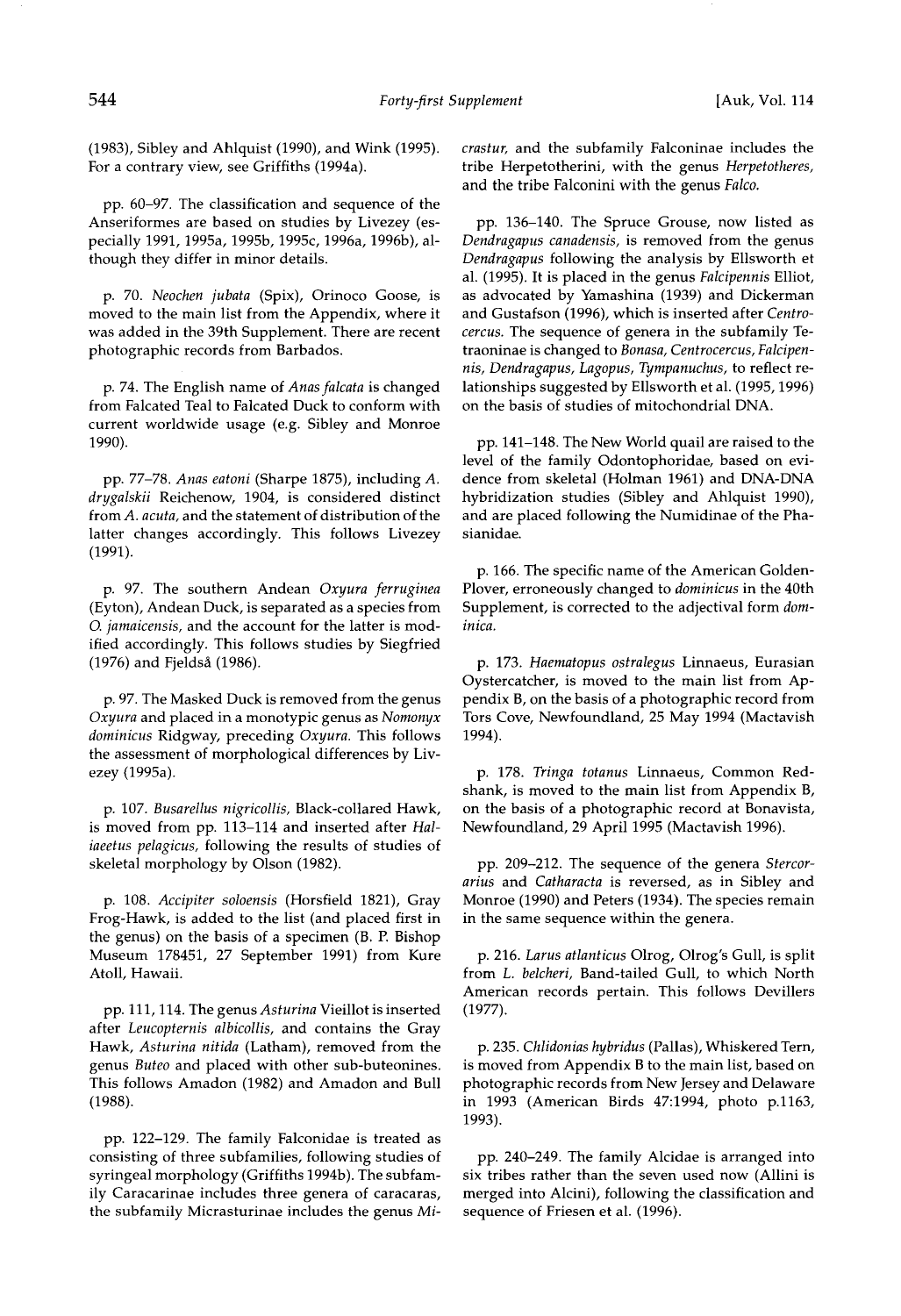**p. 246. The genus Cyclorrhynchus is merged with Aethia; the Parakeet Auklet becomes Aethia psittacula (Pallas) and is placed first in the genus. This is based on molecular data of Friesen et al. (1996).** 

**p. 250. The family Pteroclididae is removed from the order Columbiformes and placed as a family incertae sedis between the Charadriiformes and Columbiformes.** 

**p. 264. The population of Purplish-backed Quail-Dove in southeastern Veracruz is separated as a species Geotrygon carrikeri Wetmore, Tuxtla Quail-Dove, distinct from G. lawrencii. This follows Peterson (1993).** 

**p. 273. The name of the Cuban Macaw remains Ara tricolor Bechstein rather than A. cubensis Wetherbee, to which it was changed in the 37th Supplement and which becomes a synonym. This follows Walters (1995); there is no specimen evidence that a macaw existed on Hispaniola.** 

**p. 275. Brotogeris chiriri Vieillot is split from B. versicolurus and added to the Appendix. Recognition of B. chiriri as a species follows Pinto and Camargo (1957). Smith and Smith (1993) reported that B. chiriri has replaced B. versicolurus inmuch of southern Florida where the latter is established, and Johnston and Garrett (1994) reported a similar replacement of versicolurus in southern California, but it is not clear that chiriri is established and deserving a place in the main list.** 

**p. 299. Three populations formerly considered sub species of Glaucidium minutissimum, Least Pygmy-Owl, are considered distinct species: G. palmarum Nelson, Colima Pygmy-Owl; G. sanchezi Lowery**  and Newman, Tamaulipas Pygmy-Owl; and *G. gris***eiceps Sharpe, Central American Pygmy-Owl. This is based on vocal and morphological differences reported by Howell and Robbins (1995). Glaucidium minutissimum is extralimital to our area.** 

**p. 300. The Burrowing Owl continues to be listed as Athene cunicularia, following Amadon and Bull (1988), rather than as Speotyto cunicularia, to which it was changed in the 38th Supplement.** 

**pp. 304-305. The Striped Owl is removed from the genus Asio and is listed as Pseudoscops clamator (Vieil-**

**lot), following the analysis of skull morphology by Olson (1995).** 

**p. 307. The extralimital (Andean) population constituting Lurocalis rufiventris, Rufous-bellied Nighthawk, is split from L. semitorquatus, Short-tailed Nighthawk, which includes nattereri. This is based on vocal and morphological differences reported by Fjeldsa and Krabbe (1990) and Parker et al. (1991).** 

**p. 312. Caprimulgus otiosus, St. Lucia Nightjar, is merged with C. rufus, Rufous Nightjar, following Robbins and Parker (1997).** 

**p. 322. The genus Aerodramus Oberholser replaces Collocalia G. R. Gray, inserted in the main list by the 40th Supplement, following Lee et al. (1995). Aerodramus bartschi, Guam Swiftlet, replaces Collocalia bartschi, moved to the main list from Appendix B by the 40th Supplement.** 

**p. 370. Baryphthengus martii (Spix) replaces B. ruficapillus. This follows Sick (1984). B. ruficapillus, Rufous-capped Motmot, becomes extralimital.** 

**pp. 377-378. The New World Barbets become the subfamily Capitoninae of the family Ramphastidae. Toucan-Barbets of the genus Semnornis also become a subfamily, Semnornithinae, of the Ramphastidae,**  and the toucans are recognized as the subfamily **Ramphastinae. This follows the analysis of Prum (1988 and references therein).** 

**p. 404. The English name of Anabacerthia variegaticeps changes from Spectacled Foliage-gleaner to Scaly-throated Foliage-gleaner, the name in use for most of this century.** 

p. 404. Philydor fuscipennis Salvin, Slaty-winged Fo**liage-gleaner, is recognized as distinct from P. erythrocercus, Rufous-rumped Foliage-gleaner, and an account for the former replaces that for the latter, now extralimital. This follows Hellmayr (1925), Hilty and Brown (1986), and Ridgely and Tudor (1994).** 

**p. 411. Dendrocolaptes sanctithomae (Lafresnaye),**  Northern Barred-Woodcreeper, is recognized as dis**tinct from the South American D. certhia, Amazonian Barred-Woodcreeper, and an account for the former**  replaces that for the latter. This follows Willis (1992) **and Marantz (1997).** 

**p. 412. Xiphorhynchus susurrans (Jardine), Cocoa Woodcreeper, is considered distinct from South American X. guttatus, Buff-throated Woodcreeper, and an account for the former replaces that for the**  latter. This follows Willis (1983) and treatment by **Ridgely and Tudor (1994).** 

**pp. 414, 424. The subfamily Thamnophilinae is**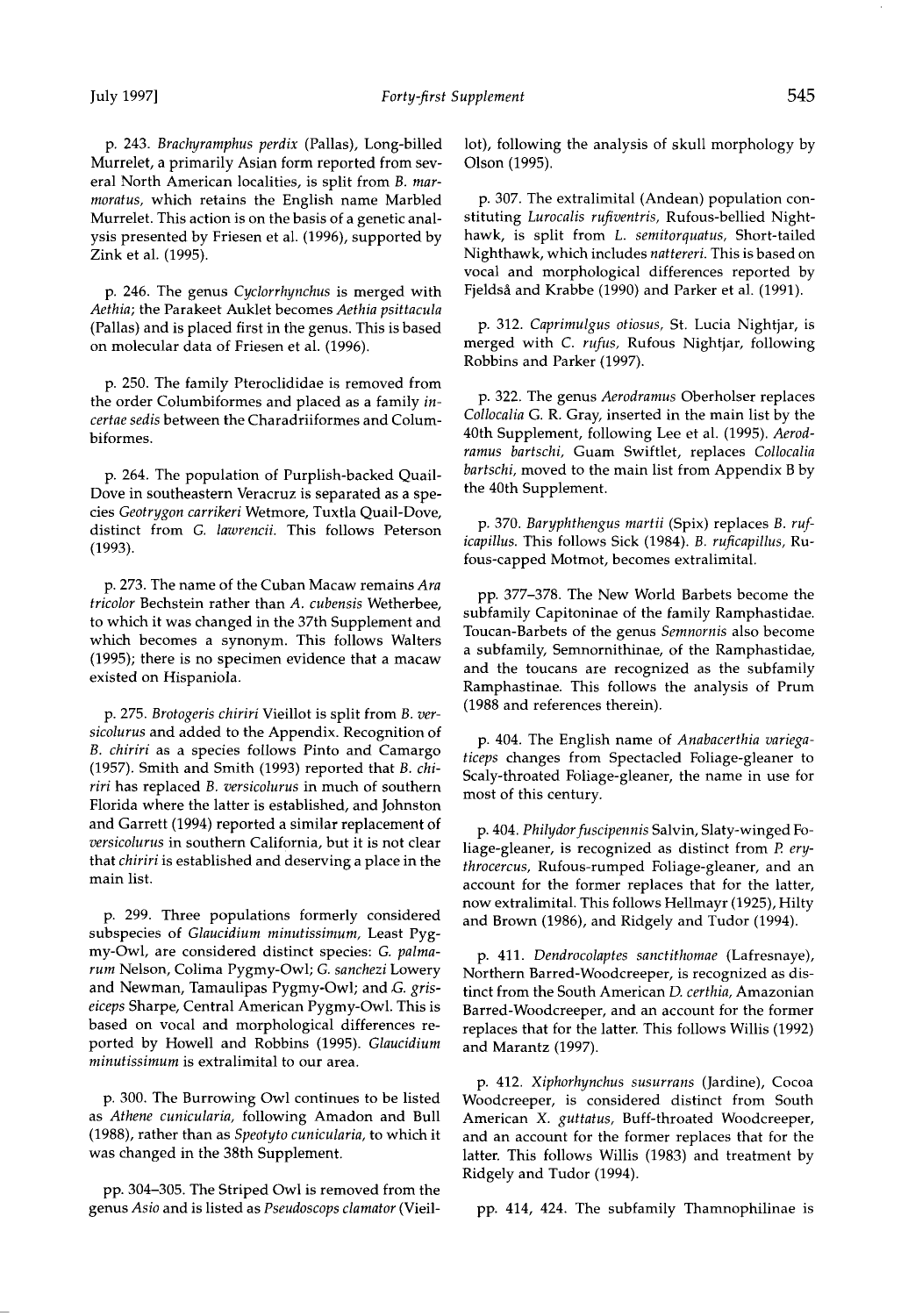**raised to the level of family (Thamnophilidae) and continues to be listed before the family Formicariidae, which has no subfamilies. This is based on DNA-DNA hybridization studies (Sibley and Ahlquist 1990, Harshman 1994) supported by earlier anatomical studies.** 

**p. 416. Thamnophilus atrinucha Salvin and Godman, Western Slaty-Antshrike (including T. gorgonae Thayer and Bangs) is considered distinct from South American populations currently assigned to T. punctatus, Eastern Slaty-Antshrike, and an account for the former replaces that for the latter. This is based on Willis (1984), also followed by Ridgely and Tudor (1994) and Isler et al. (1997).** 

**p. 422. Myrmeciza nigricauda Salvin and Godman, Esmeraldas Antbird, of southeastern Colombia and Ecuador, is separated as a species distinct from M. laemosticta, Dull-mantled Antbird, and the account for the latter is modified accordingly. This follows Robbins and Ridgely (1991) and Ridgely and Tudor (1994).** 

**p. 426. The English name of Hylopezus perspicillatus is changed from Spectacled Antpitta to Streak-chested Antpitta, the name with the longer historical tradition.** 

**p. 426. Hylopezus dives (Salvin), Thicket Antpitta, is recognized as distinct from South American H. fulviventris, White-lored Antpitta (the name Fulvousbellied Antpitta remaining available for the combined forms), and an account for the former replaces that for the latter. This is because of vocal and plumage differences noted by Ridgely and Gwynne (1989) and treatment by Ridgely and Tudor (1994).** 

**p. 427. The account for Scytalopus vicinior is replaced by an account for the population on Cerro Pir**re, Darién, the name of which has not yet been pub**lished (Krabbe and Schulenberg 1997).** 

**pp. 437-443. A subfamily Platyrinchinae is recognized for the genera Myiornis, Lophotriccus (incl. Atalotriccus), Oncostoma, Todirostrum, Poecilotriccus, Cnipodectes, Rhynchocyclus, Tolmomyias, Platyrinchus, and Onychorhynchus of our area, which were grouped as a "flatbill and tody-tyrant" assemblage by Lanyon (1988) on the basis of shared derived states of the nasal septurn, interorbital septum, and nest form.** 

**p. 438. The genus Atalotriccus is merged into Lophotriccus, in which the Pale-eyed Pygmy-Tyrant becomes Lophotriccus pilaris (Cabanis). This merger follows Lanyon (1988).** 

**p. 439. Because anatomical data indicate that the present genus Todirostrum is paraphyletic (Lanyon** 

**1988), the species listed as Todirostrum sylvia is placed in the genus Poecilotriccus Berlepsch, where it becomes P. sylvia (Desmarest), with no change in English name. The genus Poecilotriccus is inserted between the present genera Oncostoma and Todirostrum.** 

**p. 440. The populations of Rhynchocyclus brevirostris, Eye-ringed Flatbill, in southern Colombia and Ecuador are removed and considered a distinct extralimital species, R. pacificus (Chapman), Pacific Flatbill. This follows Zimmer (1939) and treatment by Ridgely and Tudor (1994).** 

**pp. 445, 450. The genera Aphanotriccus and Lathrotriccus, the latter added in the 36th Supplement, are moved to a position before Empidonax, following Lanyon (1986).** 

**p. 447. The scientific name of the Olive-sided Flycatcher is changed from Contopus borealis (Swainson, 1832) to C. cooperi (Nuttall, 1831) because of priority (Banks and Browning 1995).** 

**p. 460. The genus Laniocera is moved and associated with other genera of uncertain affinities; see next item.** 

**pp. 476-483. The subfamily Tityrinae is not recognized. The genera Pachyramphus and Tityra, along with Lipaugus from the Cotingidae and Schiffornis,**  Sapayoa, and Piprites from the Pipridae, and Laniocera **from the Tyrannidae, are placed together between the Tyrannidae and the Cotingidae as a group incertae sedis. This is based on Prum and Lanyon (1989) and Prum (1990, 1992). The English name of Schifforhis turdinus becomes Thrush-like Schiffornis, that of Sapayoa aenigma is Sapayoa, and that of Piprites griseiceps is Gray-headed Piprites.** 

**p. 484. Manacus aurantiacus Salvin, Orange-collared Manakin, is recognized as a species distinct from M. vitellinus, which retains the name Goldencollared Manakin, following Wetmore (1972).** 

**p. 485. Corapipo altera Hellmayr, White-ruffed Manakin, is recognized as a species distinct from the South American C. leucorrhoa, White-bibbed Manakin, and an account for the former replaces that for the latter. This follows Wetmore (1972).** 

**p. 488. The suborder Passeres begins with a group of primarily Australasian families grouped by Sibley and Ahlquist (1990) as the parvorder Corvida, on the basis of DNA-DNA hybridization. Most members of the included families share the character of having a single pneumatic fossa in the head of the humerus rather than two fossae as is typical of other members of the suborder. Most families in this assemblage are extralimital to our area. The families in our area are,**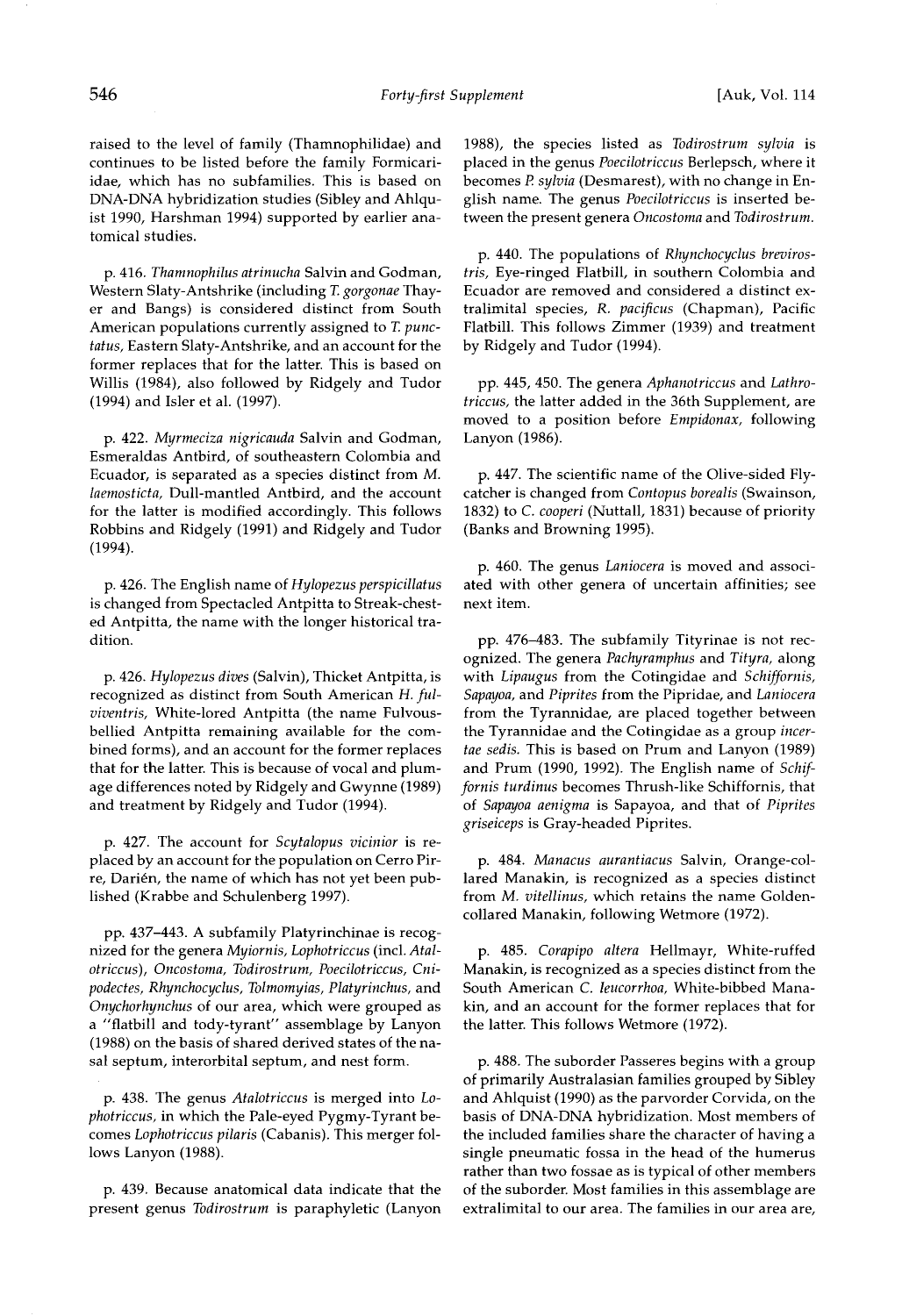**in sequence, Meliphagidae, Laniidae, Vireonidae, Corvidae, and Monarchidae, the last treated as a subfamily of the Muscicapidae in the 6th edition. The remaining families of oscine passerines follow in essentially the 6th edition sequence, except for Sturnidae (see beyond).** 

**p. 493. The extralimital stolzmanni group of Tachycineta albilinea is separated as a distinct species, Tumbes Swallow (Robbins et al. 1997), resulting in a minor change in the statement of distribution of T. albilinea, Mangrove Swallow.** 

**p. 496. The genus Petrochelidon Cabanis, for the species pyrrhonota (Cliff Swallow) and fulva (Cave Swallow), is separated from, and follows, Hirundo on the basis of DNA-DNA hybridization studies by Sheldon and Winkler (1993).** 

**p. 498. The isolated South American population ru**focollaris now included in Hirundo fulva is recognized **as a distinct species, Chestnut-collared Swallow, following Ridgely and Tudor (1989), resulting in a minor change in the statement of distribution of Petrochelidon fulva.** 

**p. 510. The English name of Corvus imparatus, from which C. sinaloae was split in the 38th Supplement, is changed from Mexican Crow to Tamaulipas Crow. Mexican Crow remains available if the species are recombined.** 

**pp. 512-516. Following the work of Slikas et al. (1996), the genus Parus is divided into six genera. Two of these (Poecile for chickadees and Baeolophus for titmice) are used for species in our area, and one (Parus) is used for species in the Appendix. The new listing is as follows: Poecile carolinensis (Audubon), Poecile atricapillus (Linnaeus), Poecile gambeli (Ridgway), Poecile sclateri (Kleinschmidt), Poecile rufescens (Townsend), Poecile hudsonicus (Forster), Poecile cinctus (Boddaert), Baeolophus wollweberi (Bonaparte), Baeolophus inornatus (Gambel), Baeolophus ridgwayi (Richmond) , and Baeolophus bicolor (Linnaeus). Relationships and generic placement of the species varius, sclateri, gambeli, and cinctus were not specified by Slikas et al. (1996). For treatment of B. ridgwayi, see below.** 

**p. 515. The introduced Parus varius is moved from the main list to the Appendix because the population in Hawaii probably has been extirpated (Pratt et al. 1987).** 

**p. 516. Parus inornatus, Plain Titmouse, is divided into two species, Baeolophus inornatus (Gambel), Oak Titmouse, and Baeolophus ridgwayi (Richmond), Juniper Titmouse, following studies of genetics, morphology, ecology, and voice (Cicero 1996).** 

**p. 525. Hylorchilus sumichrasti, Slender-billed Wren, is divided into two species, H. sumichrasti (Lawrence), Sumichrast's Wren, and H. navai Crossin and Ely, Nava's Wren, on the basis of vocal and plumage differences (Atkinson et al. 1993).** 

**p. 541. The kinglets, genus Regulus, are removed from the family Muscicapidae and are returned to the rank of family (Regulidae) on the basis of DNA-DNA hybridization data (Sibley and Ahlquist 1990, Sibley and Monroe 1990) that support the earlier treatment (e.g. Wetmore 1960, Stepanyan 1990).** 

**p. 545. Ficedula mugimaki (Temminck), Mugimaki Flycatcher, is added to the list of species known in the Check-list area, following E parva, on the basis of a bird photographed on Shemya Island, Alaska, 24 May 1985 (American Birds 39:339, 1985). Computerized enhancement (by Paul DeBenedictis) of the original photograph was crucial in confirming the identification.** 

**p. 593. Vireo solitarius, Solitary Vireo, is divided into three species: V. solitarius (Wilson), Blue-headed Vireo; V. cassinii Xantus, Cassin's Vireo; and V. plumbeus Coues, Plumbeous Vireo. This is based on studies by Murray et al. (1994) and Johnson (1995).** 

**pp. 601,640. The genus Peucedramus is moved from its traditional place at the end of the Parulidae and inserted as the basis of a monotypic family Peucedramidae ahead of the Parulidae, on the basis of DNA-DNA hybridization studies and morphological and behavioral evidence (see Sibley and Ahlquist 1990: 591).** 

**pp. 641-666. The sequence of genera of tanagers is essentially reversed, to agree closely with that of Storer in Paynter (1970).** 

**p. 644. The English name of Tangara larvata is changed from Golden-masked Tanager to Goldenhooded Tanager, following Ridgely (1976), Wetmore et al. (1984), and Isler and Isler (1987).** 

**p. 649. The English name of Euphonia elegantissima is changed from Blue-hooded Euphonia to Elegant Euphonia, to avoid conflict with the former when used for the combined E. musica group of allospecies.** 

**p. 661. Ramphocelus passerinii is divided into two species, R. passerinii Bonaparte, Passerini's Tanager, and P. costaricensis Cherrie, Cherrie's Tanager. This follows Hackett (1996).** 

**pp. 662-663. Calyptophilus tertius Wetmore, Western Chat-Tanager, is separated from C. frugivorus, Eastern Chat-Tanager. This reverts to a treatment by Wetmore and Swales (1931), who described differ-**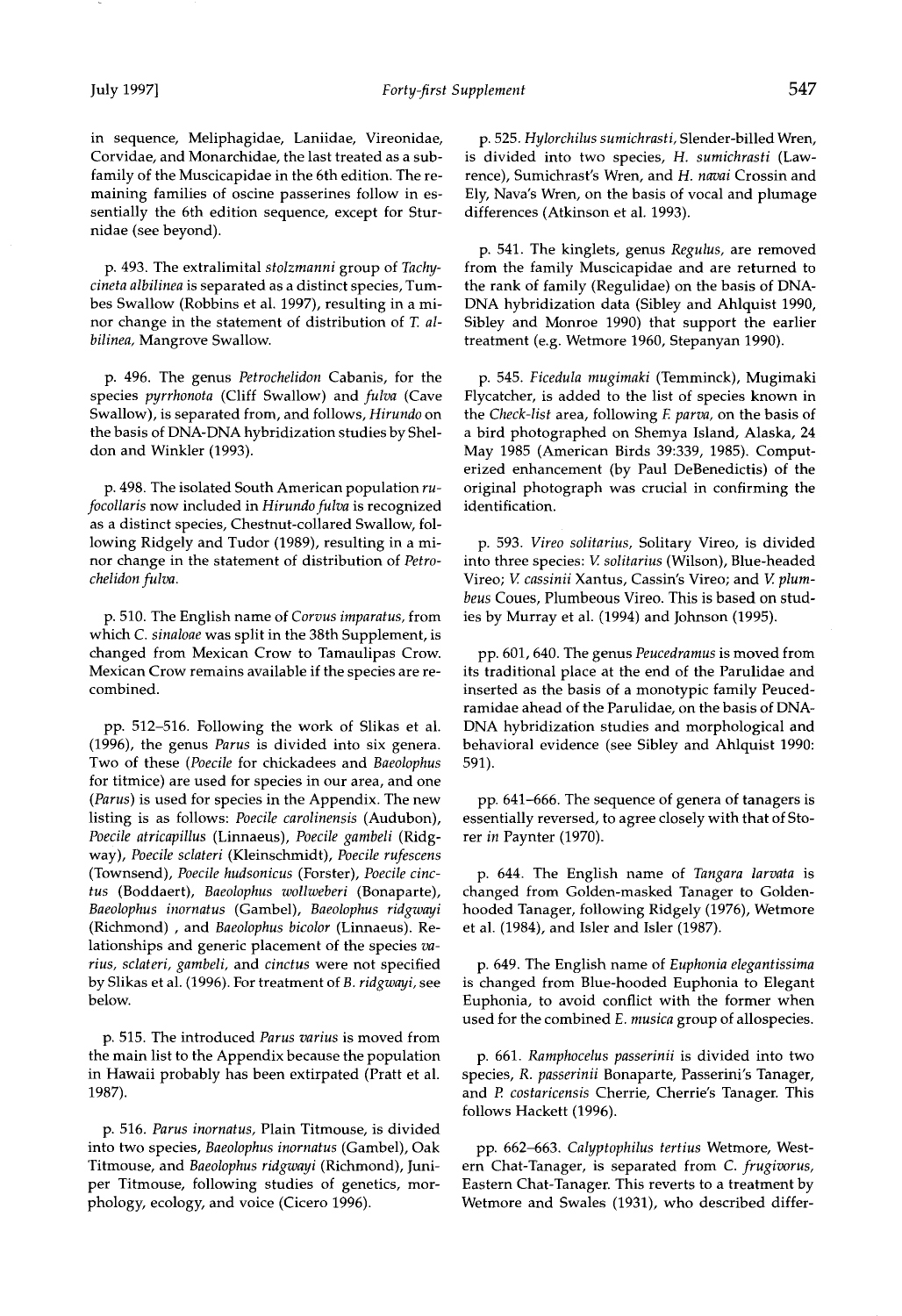**pp. 667-677. The subfamily Cardinalinae is moved to follow the subfamily Emberizinae to permit insertion of a group of genera of tanager-like finches between the Thraupinae and the Emberizinae (see below, pp. 686-695). These subfamilies are raised to the level of family, as indicated previously.** 

**pp. 679-680. Atlapetes gutturalis is merged with A. albinucha, with the English name White-naped Brush-Finch, following Paynter (1964, 1975).** 

**p. 680. The genus Buarremon Bonaparte is removed from the synonymy of Atlapetes and is used for the species in our area now listed as A. brunneinucha, A.**   $virentices,$  and A. atricapillus, following Remsen and **Graves (1995).** 

**p. 681. The species Atlapetes (or Buarremon) atricapillus, Black-headed Brush-Finch, is merged with the South American B. torquatus, Stripe-headed Brush-Finch, following Wetmore et al. (1984). An account for the combined species replaces that for atricapillus.** 

**pp. 686-695. The group of 16 genera from Volatinia**  through *Emberizoides* is moved from the middle of **the subfamily Emberizinae (to be family Emberizidae) to the beginning of that subfamily, to associate them closely with the family Thraupidae. These genera represent a group of finch-like species considered to be tanagers on the basis of DNA-DNA hybridization data (Sibley and Ahlquist 1990, Sibley and Monroe 1990; see also Bledsoe 1988). Two of the genera were listed as thraupids by Storer (in Paynter 1970) but were moved to the Emberizinae for the 6th edition of this check-list.** 

**p. 687. Both the corvina group and the aurita group of Sporophila aurita are merged with the South American S. americana (Gmelin), Variable Seedeater, and an account for the latter replaces that for S. aurita. This follows Olson (1981) and Wetmore et al. (1984).** 

**p. 688. Sporophila hypoxantha Cabanis, Tawny-billed Seedeater, of southern South America, is separated from S. minuta, Ruddy-breasted Seedeater, and the account for the latter is adjusted accordingly. This follows Short (1969) and Ouellet (1992).** 

**p. 694. Sicalis luteiventris (Meyen), Misto Yellow-Finch, of southern South America, is separated as an extralimital species distinct from S. luteola, Grassland Yellow-Finch, as it is by Sibley and Monroe (1990). Contrary to Sibley and Monroe, it is luteola rather than luteiventris that is introduced into the**  **Lesser Antilles (specimens, United States National Museum).** 

**pp. 698, 704. The species listed as Amphispiza quinquestriata is removed from that genus (p. 704) and placed at the end of the species in the genus Aimophila (p. 698), in which it was generally treated prior to the 6th edition.** 

**pp. 713-715. A new sequence of species in the genus Zonotrichia is capensis, albicollis, querula, leucophrys, and atricapilla, following Zink and Blackwell (1996).** 

**p. 723. The population of Agelaius phoeniceus, Redwinged Blackbird, on Cuba and the Isle of Pines is separated as a distinct species, A. assimilis Lembeye, Red-shouldered Blackbird, following Whittingham et al. (1992) and Garrido and Kirkconnell (1996).** 

**p. 724. The South American Sturnella superciliaris, White-browed Blackbird, is considered a species distinct from S. militaris, Red-breasted Blackbird, and the distribution section of the account for the latter is changed accordingly. This follows Short (1968) and various authors since.** 

**p. 728. The sequence of species in the genus Quiscalus is changed to quiscula, major, mexicanus, palustris, nicaraguensis, niger, and lugubris.** 

**pp. 759, 760. The Oahu and Lanai populations of the Hawaiian Akialoa are separated from the population on the island of Hawaii and are associated as a species with the population on Kauai. The birds on Hawaii retain the name Hemignathus obscurus but take the English name Lesser Akialoa. The birds on Lanai, Oahu, and Kauai are known as H. ellisianus (Gray), Greater Akailoa. This rearrangement follows Pratt et al. (1987), who merge all populations into a single species, H. obscurus. Olson and James (1995), on the other hand, recognize each island population as a species.** 

**p. 766. Euplectesfranciscanus (Isert), Orange Bishop, is separated from E. orix, Red Bishop, following Hall and Moreau (1970). The birds established in Puerto Rico and southern California, and presumably those in Hawaii and Bermuda, are E. franciscanus, and an account for that species replaces the present account for E. orix.** 

**p. 771 ff. Appendices A, B, and C of the 6th edition are combined into a single Appendix. Accounts for the following species are inserted into the Appendix at appropriate places: Aix galericulata (Linnaeus, 1758), Mandarin Duck; Porphyrio porphyrio (Linnaeus, 1758), Purple Swamphen; Larus dominicanus Lichtenstein, 1823, Kelp Gull; Zenaida plumbea Gosse,** 

**comment.**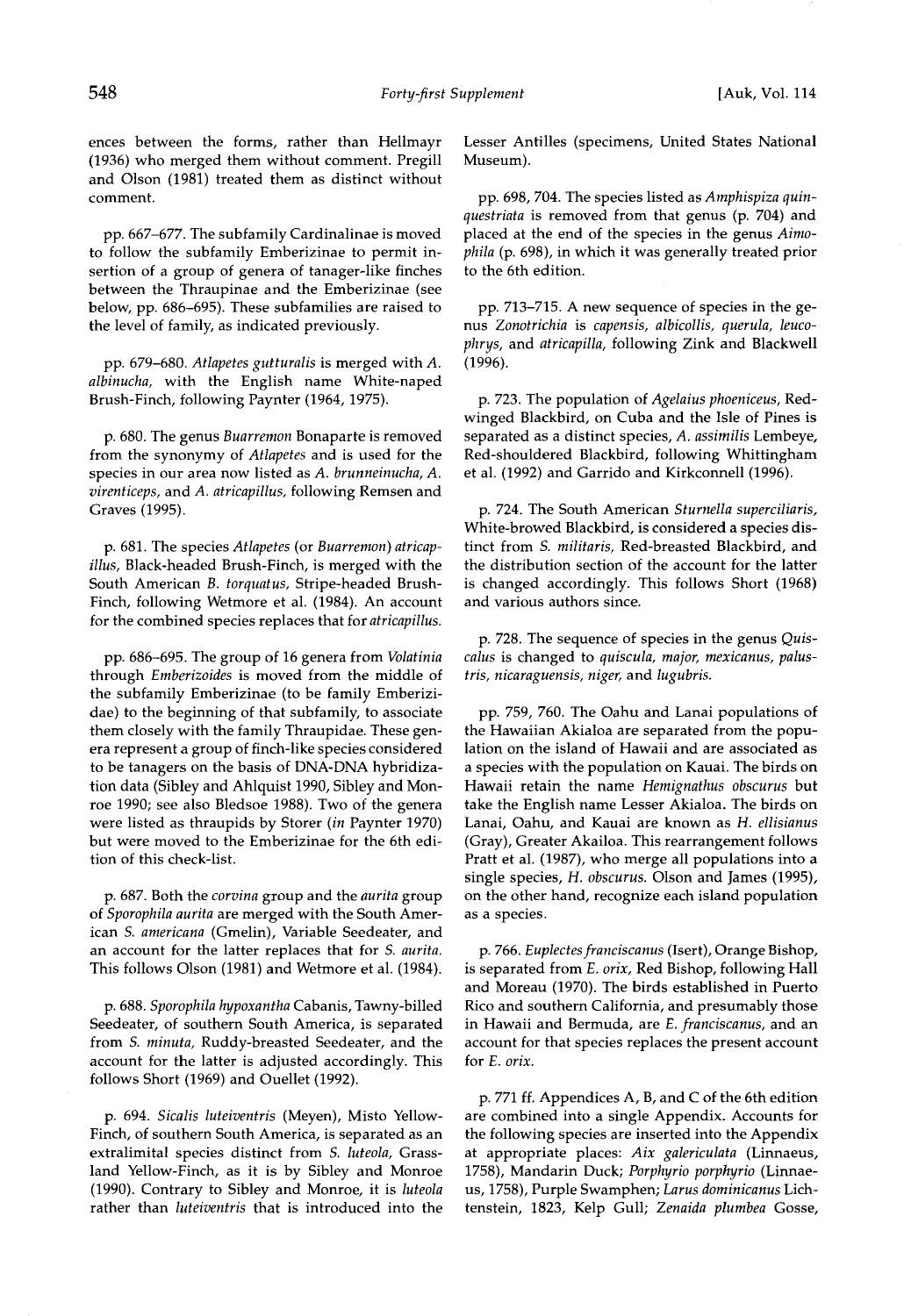**1849, Plumbeous Dove; Brotogeris chiriri (Vieillot, 1817), Yellow-chevroned Parakeet; and Parus major Linnaeus, 1758, Great Tit. The following species are transferred from the Appendix to the main list: Phoebetria palpebrata, Haematopus ostralegus, Tringa totanus, and Chlidonias hybridus.** 

**p. 771. The name of the Waved Albatross is changed to Phoebastria irrorata (Salvin), following Nunn et al. (1996).** 

**p. 775. The account for Sporophila lineola, Lined Seedeater, is replaced by one for S. bouvronides (Lesson), Lesson's Seedeater, because the two forms are considered distinct species (Schwartz 1975).** 

**p. 777. The name of the Gray-headed Albatross changes to Thalassarche chrysostoma (Forster), following Nunn et al. (1996).** 

**p. 777. The English name of Pterodromafeae, added to the Appendix in Supplement 40, is changed to Fea's Petrel from Cape Verde Islands Petrel, following usage in Europe.** 

## **LITERATURE CITED**

- **AMADON, D. 1982. A revision of the sub-buteonine hawks (Accipitridae, Aves). American Museum Novitates No. 2741.**
- **AMADON, D., AND J. BULL. 1988. Hawks and owls of the world: A distributional and taxonomic list. Proceedings of the Western Foundation of Vertebrate Zoology 3:295-357.**
- ATKINSON, P. W., M. J. WHITTINGHAM, H. G. D. S. **GARZA, A.M. KENT, AND R. t. MAIER. 1993. Notes on the ecology, conservation and taxonomic status of Hylorchilus wrens. Bird Conservation International 3:75-85.**
- **BANKS, R. C., AND M. R. BROWNING. 1995. Comments on the status of revived old names for some North American birds. Auk 112:633-648.**
- **BLEDSOE, A. H. 1988. Nuclear DNA evolution and phylogeny of the New World nine-primaried oscines. Auk 105:504-515.**
- CICERO, C. 1996. Sibling species of titmice in the Par**us inornatus complex. University of California Publications in Zoology 128:1-217.**
- DEVILLERS, P. 1977. Observations at a breeding col**ony of Larus (belcheri) atlanticus. Gerfault 67:22- 43.**
- **DICKERMAN, R. W., AND J. GUSTAFSON. 1996. The Prince of Wales Spruce Grouse: A new subspecies from southeastern Alaska. Western Birds 27: 41-47.**
- **ELLSWORTH, D. L., R. L. HONEYCUTT, AND N.J. \$ILVY. 1995. Phylogenetic relationships among North American grouse inferred from restriction en-**

**donuclease analysis of mitochondrial DNA. Condor 97:492-502.** 

- **ELLSWORTH, D. L., R. L. HONEYCUTT, AND N.J. \$ILVY. 1996. Systematics of grouse and ptarmigan determined by nucleotide sequences of the mitochondrial cyctochrome-b gene. Auk 113:811-822.**
- **[•JELDS•, J. 1986. Color variation in the Ruddy Duck (Oxyura jamaicensis andina). Wilson Bulletin 98: 592-594.**
- **[•JELDS•, J., AND N. KRABBE. 1990. Birds of the high Andes. Zoological Museum, University of Copenhagen, Denmark.**
- **FRIESEN, V. L., A. J. BAKER, AND J. E PlAtt. 1996. Phylogenetic relationships within the Alcidae (Charadriiformes: Aves) inferred from total molecular evidence. Molecular and Biological Evolution 13:359-367.**
- **GARRIDO, O., AND A. KIRKCONNELL. 1996. Taxonomic status of the Cuban form of the Red-winged Blackbird. Wilson Bulletin 108:372-374.**
- **GRIFFITHS, C. \$. 1994a. Monophyly of the Falconiformes based on syringeal morphology. Auk 787-805.**
- **GRIFFITHS, C. \$. 1994b. Syringeal morphology and the phylogeny of the Falconidae. Condor 96:127- 140.**
- **HACKETT, \$. J. 1996. Molecular phylogenetics and biogeography of tanagers in the genus Ramphocelus (Aves). Molelcular Phylogenetics and Evolution 5:368-382.**
- HALL, B. P., AND R. E. MOREAU. 1970. An atlas of **speciation in African passerine birds. British Museum (Natural History), London.**
- **HARSHMAN, J. 1994. Reweaving the tapestry: What can we learn from Sibley and Ahlquist (1990)? Auk 111:377-388.**
- **HELLMAYR, C. E. 1925. Catalogue of birds of the Americas and the adjacent islands. Field Museum of Natural History Publication Zoological Series, vol. 13, part 4.**
- **HELLMAYR, C. E. 1936. Catalogue of birds of the Americas and the adjacent islands. Field Museum of Natural History Publication Zoological Series, vol. 13, part 9.**
- **HILTY, S., AND W. L. BROWN. 1986. A guide to the birds of Colombia. Princeton University Press, Princeton, New Jersey.**
- **HOLMAN, J. A. 1961. Osteology of living and fossil New World quails (Aves, Galliformes). Bulletin of the Florida Museum of Biological Sciences 6: 131-233.**
- **HOWELL, S. M. G., AND M. B. ROBBINS. 1995. Species limits of the Least Pygmy-Owl (Glaucidium minutissimum) complex. Wilson Bulletin 107:7-25.**
- **ISLER, M. L., AND P. R. ISLER. 1987. The tanagers. Smithsonian Institution Press, Washington, D.C.**
- **ISLER, M. L., P. R. ISLER, AND B. M. WHITNEY. 1997. Biogeography and systematics of the Thamnophilus punctatus (Thamnophilidae) complex. In**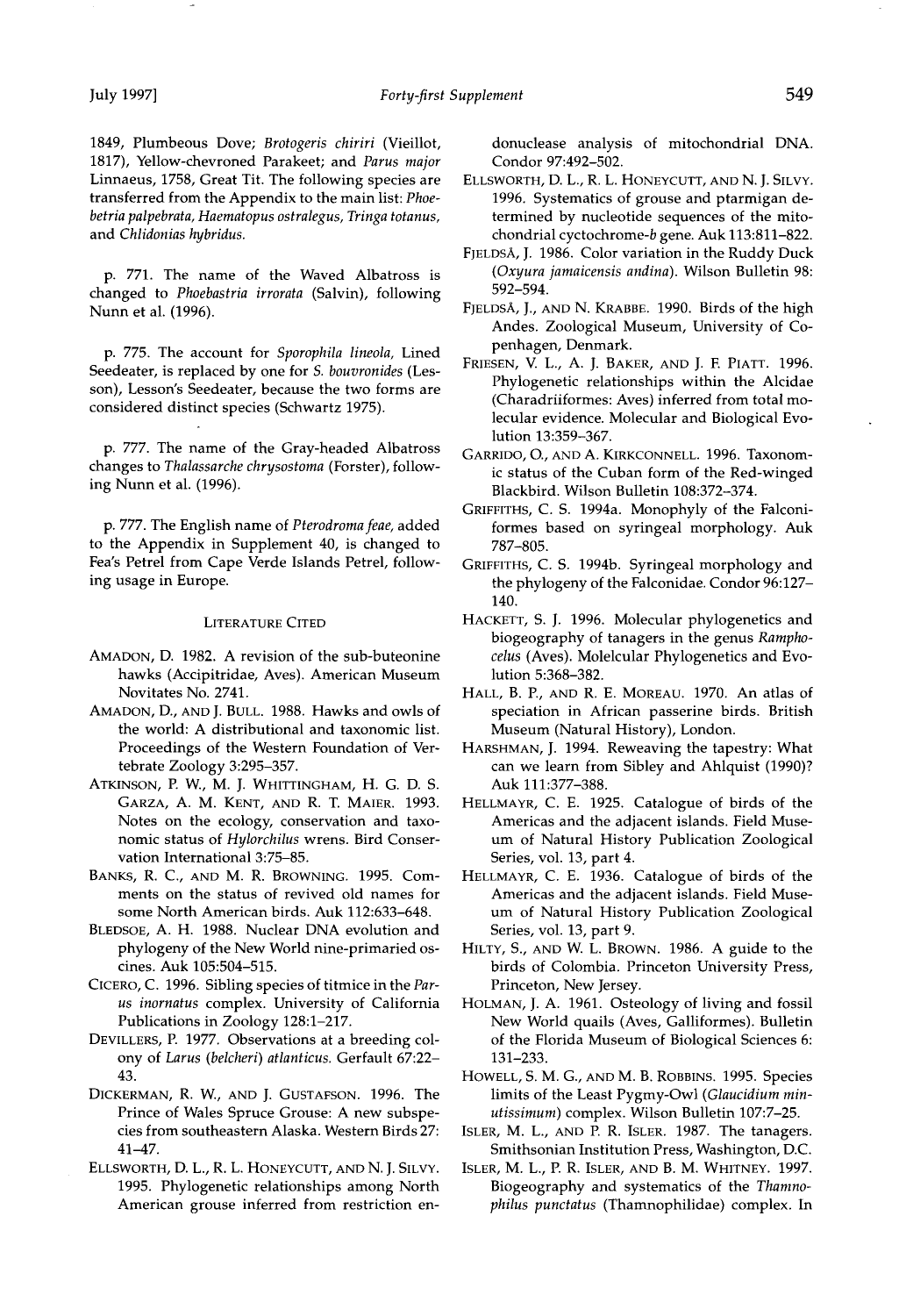**press in Studies in Neotropical ornithology honoring Ted Parker (J. V. Remsen, Jr., Ed.). Ornithological Monographs No. 48.** 

- **JOHNSON, N. K. 1995. Speciation in vireos. I. Macrogeographic patterns of allozyme variation in the Vireo solitarius complex in the contiguous United States. Condor 97:903-919.**
- **JOHNSTON, R. E, AND K. L. GARRETT. 1994. Population trends of introduced birds in western North America. Pages 221-231 in A century of avifaunal change in western North America (J. R. Jehl, Jr. and N. K. Johnson, Eds.). Studies in Avian Biology No. 15.**
- KRABBE, N., AND T. S. SCHULENBERG. 1997. Species **limits and natural history of Scytalopus tapaculos (Rhinocryptidae), with descriptions of the Ecuadorian taxa, including three new species. In press in Studies in Neotropical ornithology honoring Ted Parker (J. V. Remsen, Jr., Ed.). Ornithological Monographs No. 48.**
- **LANYON, W. E. 1986. A phylogeny of the thirty-three genera in the Empidonax assemblage of tyrant flycatchers. American Museum Novitates No. 2846.**
- **LANYON, W. E. 1988. A phylogeny of the flatbill and tody-tyrant assemblage of tyrant flycatchers. American Museum Novitates No. 2923.**
- **LEE, P. L. M., D. H. CLAYTON, R. GRIFFITHS, AND R. D. M. PAGE. 1995. Does behavior reflect phylogeny in swiflets (Aves: Apodidae)? A test using cytochrome b mitochondrial DNA sequences. Proceedings of the National Academy of Sciences USA 93:7091-7096.**
- **LIGON, J. D. 1967. Relationships of the cathartid vultures. Occasional Papers of the Museum of Zoology University of Michigan No. 651.**
- **LIVEZEY, B.C. 1991. A phylogenetic analysis and classification of recent dabbling ducks (Tribe Anatini) based on comparative morphology. Auk 108:471-507.**
- **LIVEZEY, B.C. 1995a. Phylogeny and comparative ecology of stiff-tailed ducks (Anatidae: Oxyurini). Wilson Bulletin 107:214-234.**
- **LIVEZEY, B.C. 1995b. A phylogenetic analysis of the Whistling and White-backed ducks (Anatidae: Dendrocygninae) using morphological characters. Annals of the Carnegie Museum 64:65-97.**
- **LIVEZEY, B.C. 1995c. Phylogeny and evolutionary ecology of modern seaducks (Anatidae: Mergini). Condor 97:233-255.**
- **LIVEZEY, B.C. 1996a. A phylogenetic reassessment of the tadornine-anatine divergence (Aves: Anseriformes: Anatidae). Annals of the Carnegie Museum 65:27-88..**
- **LIVEZEY, B.C. 1996b. A phylogenetic analysis of modern pochards (Anatidae: Aythyini). Auk 113:74-93.**
- **MACTAVISH, B. 1994. Eurasian Oystercatcher first for North America. Birders Journal 3:168-171.**
- **MACTAVISH, B. 1996. Common Redshank in Newfoundland. Birding 28:302-307.**
- **MARANTZ, C. A. 1997. Geographic variation of plumage pattems in the woodcreeper genus Dendrocolaptes [Dendrocolaptidae]. In press in Studies in Neotropical ornithology honoring**  Ted Parker (J. V. Remsen, Jr., Ed.). Ornithological **Monographs No. 48.**
- **MURRAY, B. W., W. B. MCGILLIVRAY, J. C. BARLOW, R. N. BEECH, AND C. \$TROBEK. 1994. The use of cytochrome b sequence variation in estimation of phylogeny in the Vireonidae. Condor 96:1037- 1054.**
- **NUNN, G. B., J. COOPER, P. JOUVENTIN, C. J. R. ROB-ERTSON, AND G. G. ROBERTSON. 1996. Evolutionary relationships among extant albatrosses (Procellariiformes: Diomedeidae) established from complete cytochrome-b gene sequences. Auk 113:784-801.**
- **OLSON, S. L. 1981. The nature of the variability in the Variable Seedeater in Panama (Sporophila americana: Emberizidae). Proceedings of the Biological Society of Washington 94:380-390**
- **OLSON, S. L. 1982. The distribution of fused phalanges of the inner toe in the Accipitridae. Bulletin of the British Omithologists' Club 102:8-12.**
- **OLSON, S. L. 1995. The genera of owls in the Asioninae. Bulletin of the British Ornithologists' Club 115:35-39.**
- **OLSON, \$. L., AND H. F. JAMES. 1995. Nomenclature of the Hawaiian Akialoas and Nukupuus (Aves: Drepanidini ). Proceedings of the Biological Society of Washington 108:373-387.**
- **OUELLET, H. 1992. Speciation, zoogeography and taxonomic problems in the Neotropical genus Sporophila (Aves: Emberizinae). Bulletin of the British Ornithologists' Club 112A:225-235.**
- PARKER, T. A., III, A. CASTILLO U., M. GELL-MANN, **AND O. ROCHA O. 1991. Records of new and unusual birds from northern Bolivia. Bulletin of the British Ornithologists' Club 111:120-138.**
- PAYNTER, R. A., JR. 1964. The type locality of Atla**petes albinucha. Auk 81:223-224.**
- PAYNTER, R. A., JR. (Ed.). 1968. Check-list of birds of **the world, vol. 14. Museum of Comparative Zoology, Cambridge, Massachusetts.**
- PAYNTER, R. A., JR. (Ed.). 1970. Check-list of birds of **the world, vol. 13. Museum of Comparative Zoology, Cambridge, Massachusetts.**
- PAYNTER, R. A., JR. 1978. Biology and evolution of **the avian genus Atlapetes (Emberizinae). Bulletin of the Museum of Comparative Zoology 143: 323-369.**
- **PETERS, J. L. 1934. Check-list of birds of the world, vol. 2. Harvard University Press, Cambridge, Massachusetts.**
- PETERSON, A. T. 1993. Species status of Geotrygon **carrikeri. Bulletin of the British Ornithologists' Club 113:166-168.**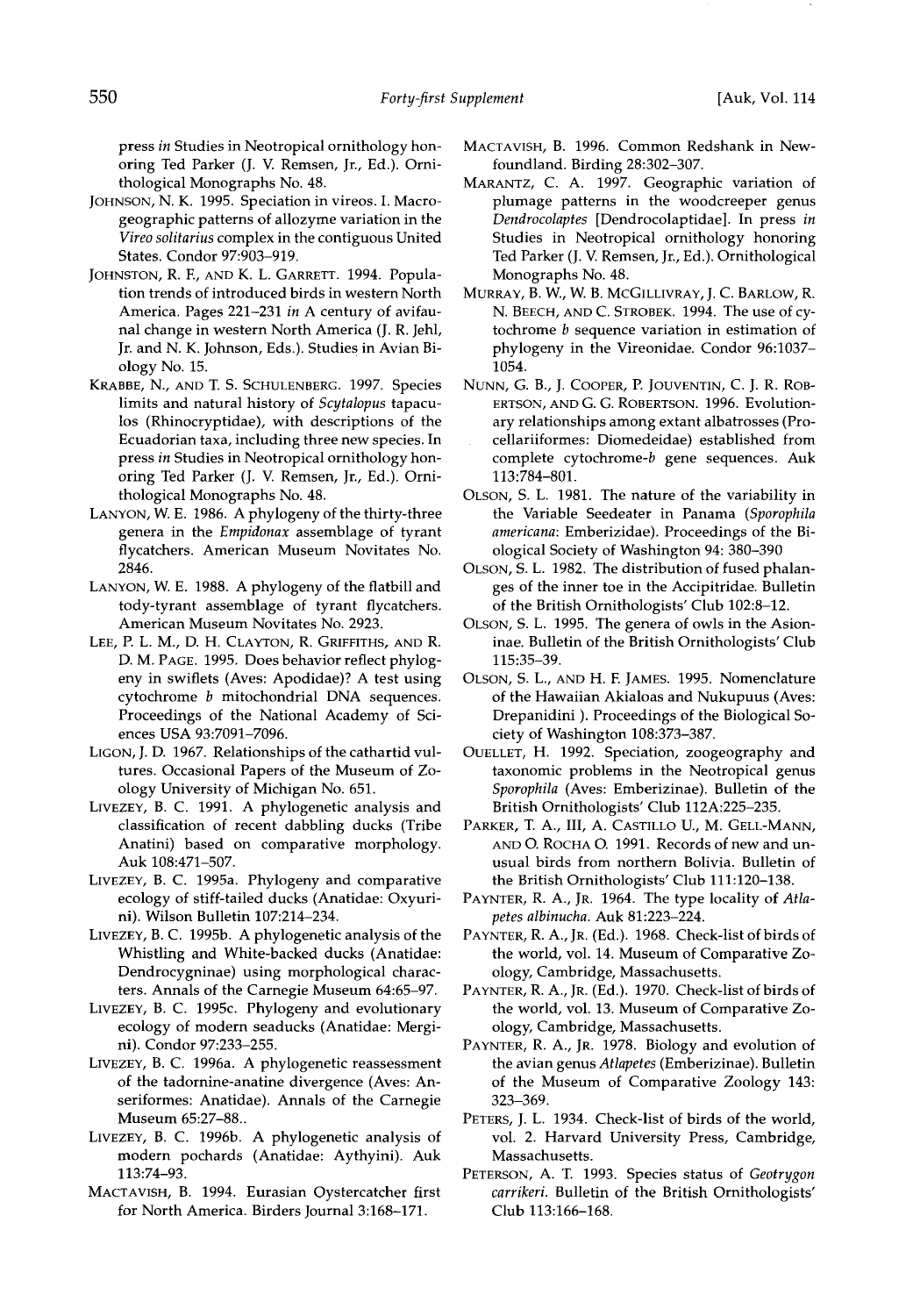- **PINTO, O. M. DE O., AND E. A. DE CAMARGO. 1957.**  Sobre uma coleção de aves da região de Cachimbo (sul do Estado do Pará). Papéis Avulsos do **Departamento de Zoologia 13:51-69.**
- PRATT, H. D., P. L. BRUNNER, AND D. G. BERRETT. **1987. The birds of Hawaii and the tropical Pacific. Princeton University Press, Princeton, New Jersey.**
- PREGILL, G. K., AND S. L. OLSON. 1981. Zoogeogra**phy of West Indian vertebrates in relation to Pleistocene climatic cycles. Annual Review of Ecology and Systematics 12:75-98.**
- **PRUM, R. O. 1988. Phylogenetic interrelationships of the barbets (Aves: Capitonidae) and toucans (Aves: Ramphastidae) based on morphology with comparisons to DNA-DNA hybridization. Zoological Journal of the Linnean Society 92: 313-343.**
- **PRUM, R. O. 1990. As test of the monophyly of the manakins (Pipridae) and of the cotingas (Cotingidae) based on morphology. Occasional Papers of the Museum of Zoology University of Michigan No. 723.**
- **PRUM, R. O. 1992. Syringeal morphology, phylogeny, and evolution of the Neotropical manakins (Aves: Pipridae). American Museum Novitates No. 3043.**
- **PRUM, R. O., AND W. E. LANYON. 1989. Monophyly and phylogeny of the Schiffornis group (Tyrannoidea). Condor 91:444-461.**
- **REA, A. 1983. Cathartid affinities; a brief overview. Pages 26-56 in Vulture biology and management (S. R. Wilbur and J. A. Jackson, Eds.). University of California Press, Berkeley.**
- **REMSEN, J. V., JR., AND W. S. GRAVES, IV. 1995. Distribution patterns of Buarremon brush-finches (Emberizinae) and interspecific competition in Andean birds. Auk 112:225-236.**
- **RIDGELY, R. S. 1976. A guide to the birds of Panama. Princeton University Press, Princeton, New Jersey.**
- **RIDGELY, R. S., AND J. A. GWYNNE, JR. 1989. A guide to the birds of Panama with Costa Rica, Nicaragua, and Honduras, 2nd ed. Princeton University Press, Princeton, New Jersey.**
- **RIDGEt. Y, R. S., AND G. TUDOR. 1989. The birds of South America, vol. 1. The oscine passerines. University of Texas Press, Austin.**
- **RIDGELY, R. S., AND G. TUDOR. 1994. The birds of South America, vol. 2. The suboscine passerines. University of Texas Press, Austin.**
- ROBBINS, M. B., AND T. A. PARKER III. 1997. Voice **and taxonomy of Caprimulgus (rufus) otiosus (Caprimulgidae), with a reevaluation of Caprimulgus rufus subspecies. In press in Studies in Neotropical ornithology honoring Ted Parker (J. V. Remsen, Jr., Ed.). Ornithological Monographs No. 48.**
- **ROBBINS, M. B., AND R. S. RIDGELY. 1991. Sipia ro-**

**senbergi (Formicariidae) is a synonym of Myrmeciza [laemosticta] nigricauda, with comments on the validity of the genus Sipia. Bulletin of the British Ornithologists' Club 111:11-18.** 

- **ROBBINS, M. B., G. H. ROSENBERG, F. SORNOZA M.,**  AND M. A. JACOME. 1997. Taxonomy and nest **description of the Tumbes Swallow (Tachycineta [albilinea] stolzmanni). In press in Studies in Neotropical ornithology honoring Ted Parker (J. V. Remsen, Jr., Ed.). Ornithological Monographs No. 48.**
- **SCHWARTZ, P. 1975. Solved and unsolved problems in the Sporophila lineola/bouvronides complex (Aves: Emberizidae). Annals of the Carnegie Museum 45:277-285.**
- **SHELDON, E H., AND D. W. WINKLER. 1993. Intergeneric phylogenetic relationships of swallows estimated by DNA-DNA hybridization data. Auk 104:97-108.**
- **SHORT, L. L., JR. 1968. Sympatry of Red-breasted Meadowlarks in Argentina, and the taxonomy of meadowlarks (Aves: Leistes, Pezites, and Sturnella). American Museum Novitates No. 2349.**
- **SHORT, L. L., JR. 1969. Relationships among some South American seedeaters (Sporophila), with a record of S. hypochroma for Argentina. Wilson Bulletin 81:216-219.**
- **SIBLEY, C. G., AND J. E. AHLQUIST. 1990. Phylogeny and classification of birds. Yale University Press, New Haven, Connecticut.**
- **SIBLEY, C. G., AND B. L. MONROE, JR. 1990. Distribution and taxonomy of birds of the world. Yale University Press, New Haven, Connecticut.**
- **SICK, H. 1984. Ornitologia Brasileira, vol. 1. Editoria Universidade de Brasilia, Brasflia, Brazil.**
- **SIEGFRIED, W. R. 1976. Social organization in Ruddy and Maccoa ducks. Auk 93:560-570.**
- **SLIKAS, B., E H. SHELDON, AND E B. GILL. 1996. Phylogeny of titmice (Paridae): Estimate of relationships among subgenera based on DNA-DNA hybridization. Journal of Avian Biology 27:70-82.**
- **SMITH, P. W., AND S. A. SMITH. 1993. An exotic dilemma for birders: The Canary-winged Parakeet. Birding 25:426-430.**
- **STEPANYAN, L. S. 1990. Conspectus of the ornithological fauna of the USSR. Nauka, Moscow.**
- **WALTERS, M. 1995. On the status of Ara tricolor Bechstein. Bulletin of the British Ornithologists' Club 115:168-170.**
- **WETMORE, A. 1960. A classification of birds of the world. Smithsonian Miscellaneous Collections Vol. 130, No. 11.**
- **WETMORE, A. 1972. The birds of the Republic of Pan**amá, part 3. Smithsonian Miscellaneous Collec**tions Vol. 150.**

**WETMORE, A., R. E PASQUIER, AND S. L. OLSON. 1984.**  The birds of the Republic of Panamá, part 4. **Smithsonian Miscellaneous Collections Vol. 150.** 

**WETMORE, A., AND B. H. SWALES. 1931. The birds of**